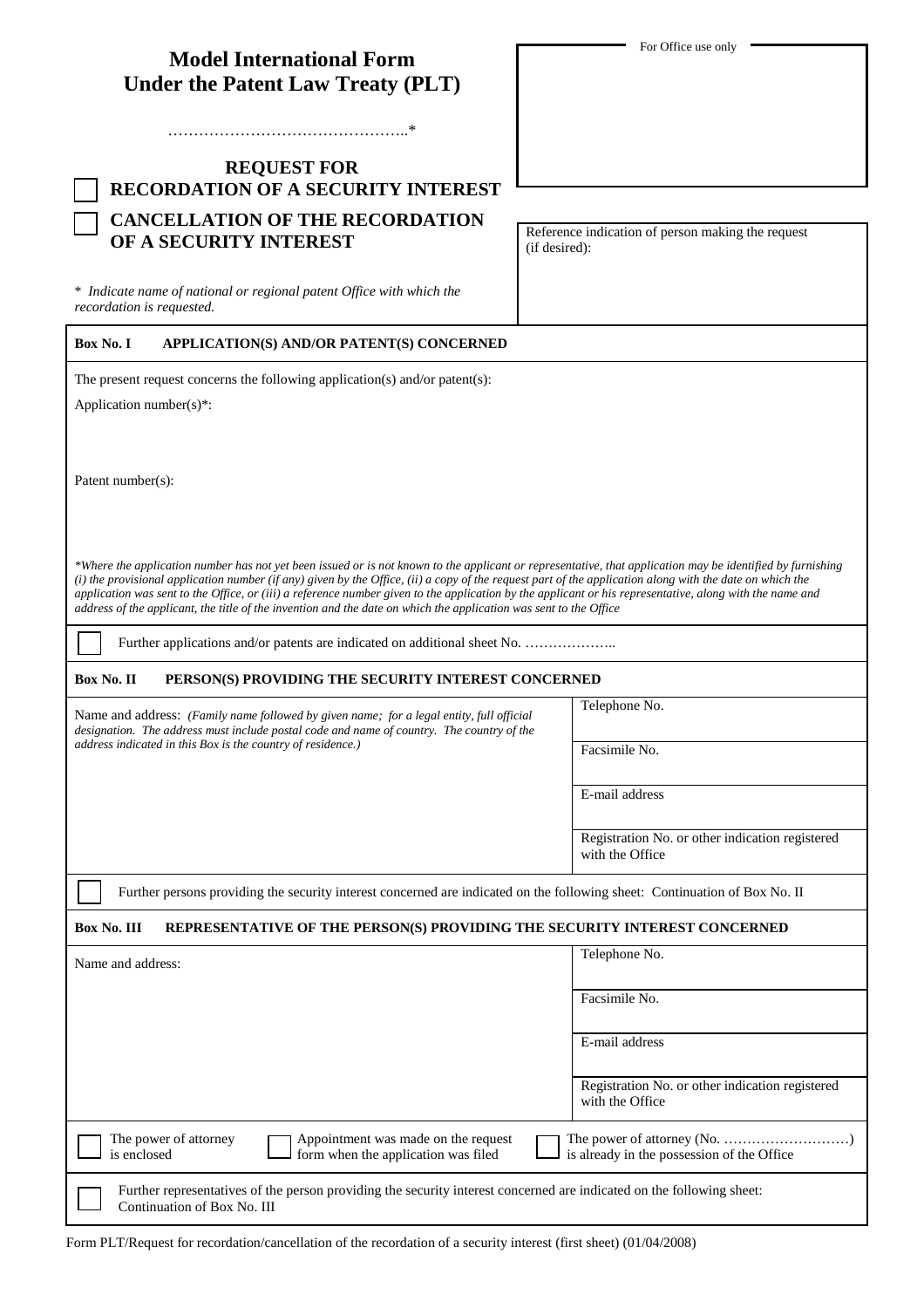| Continuation of Box No. II FURTHER PERSON(S) PROVIDING THE SECURITY INTEREST CONCERNED        |                                                                    |  |
|-----------------------------------------------------------------------------------------------|--------------------------------------------------------------------|--|
| If none of the following sub-boxes is used, this sheet should not be included in the request. |                                                                    |  |
| Name and address:                                                                             | Telephone No.                                                      |  |
|                                                                                               | Facsimile No.                                                      |  |
|                                                                                               | E-mail address                                                     |  |
|                                                                                               | Registration No. or other indication registered<br>with the Office |  |
| Name and address:                                                                             | Telephone No.                                                      |  |
|                                                                                               | Facsimile No.                                                      |  |
|                                                                                               | E-mail address                                                     |  |
|                                                                                               | Registration No. or other indication registered<br>with the Office |  |
| Name and address:                                                                             | Telephone No.                                                      |  |
|                                                                                               | Facsimile No.                                                      |  |
|                                                                                               | E-mail address                                                     |  |
|                                                                                               | Registration No. or other indication registered<br>with the Office |  |
| Name and address:                                                                             | Telephone No.                                                      |  |
|                                                                                               | Facsimile No.                                                      |  |
|                                                                                               | E-mail address                                                     |  |
|                                                                                               | Registration No. or other indication registered<br>with the Office |  |
| Name and address:                                                                             | Telephone No.                                                      |  |
|                                                                                               | Facsimile No.                                                      |  |
|                                                                                               | E-mail address                                                     |  |
|                                                                                               | Registration No. or other indication registered<br>with the Office |  |

Form PLT/ Request for recordation/cancellation of the recordation of a security interest (continuation sheet: person providing the security interest concerned) (01/04/2008)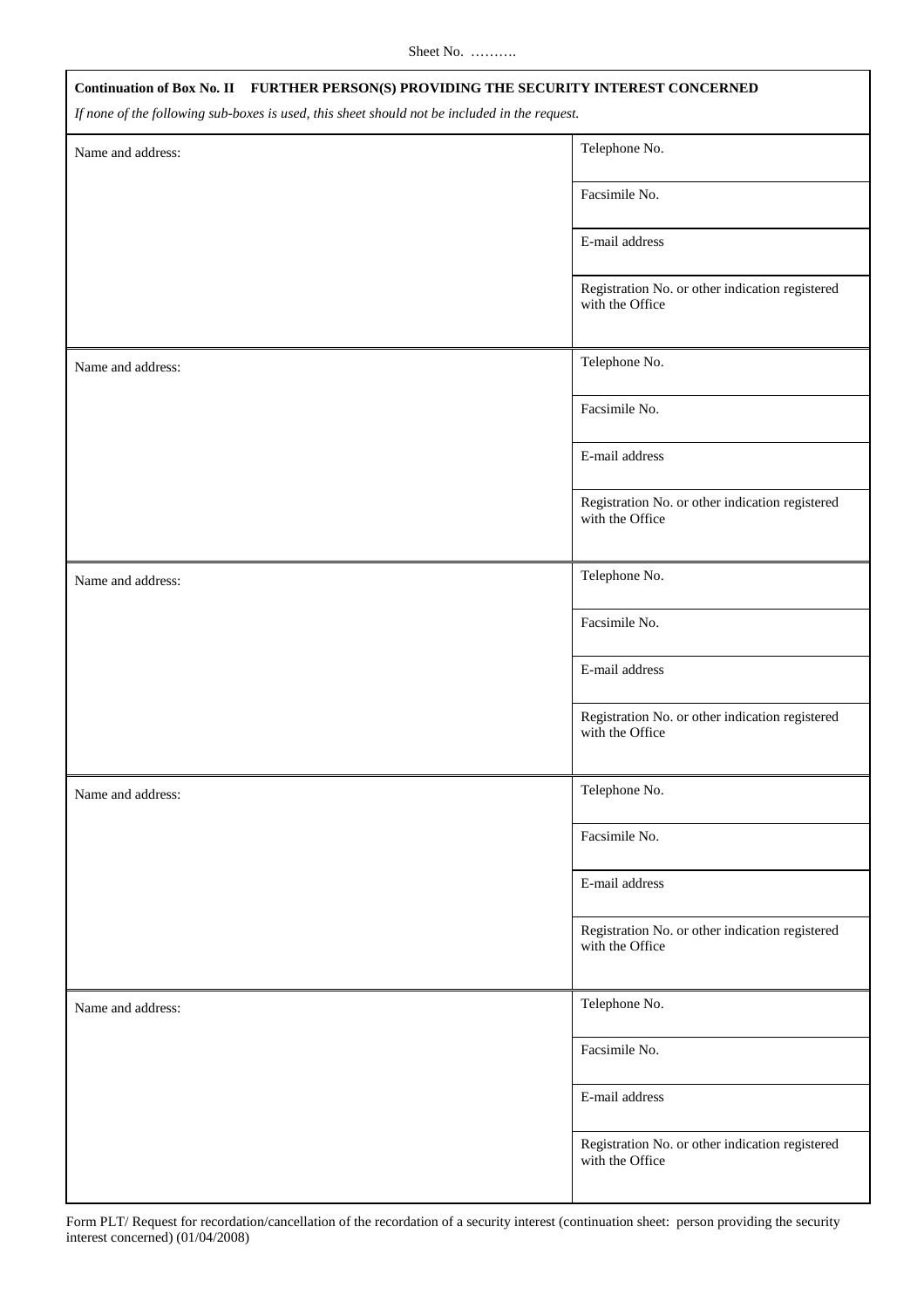| Continuation of Box No. III FURTHER REPRESENTATIVE(S) OF THE PERSON(S) PROVIDING THE<br>SECURITY INTEREST CONCERNED |                                                                    |  |
|---------------------------------------------------------------------------------------------------------------------|--------------------------------------------------------------------|--|
| If none of the following sub-boxes is used, this sheet should not be included in the request.                       |                                                                    |  |
| Name and address:                                                                                                   | Telephone No.                                                      |  |
|                                                                                                                     | Facsimile No.                                                      |  |
|                                                                                                                     | E-mail address                                                     |  |
|                                                                                                                     | Registration No. or other indication registered with<br>the Office |  |
| The power of attorney<br>Appointment was made on the request<br>is enclosed<br>form when the application was filed  | is already in the possession of the Office                         |  |
| Name and address:                                                                                                   | Telephone No.                                                      |  |
|                                                                                                                     | Facsimile No.                                                      |  |
|                                                                                                                     | E-mail address                                                     |  |
|                                                                                                                     | Registration No. or other indication registered with<br>the Office |  |
| The power of attorney<br>Appointment was made on the request<br>is enclosed<br>form when the application was filed  | is already in the possession of the Office                         |  |
| Name and address:                                                                                                   | Telephone No.                                                      |  |
|                                                                                                                     | Facsimile No.                                                      |  |
|                                                                                                                     | E-mail address                                                     |  |
|                                                                                                                     | Registration No. or other indication registered with<br>the Office |  |
| The power of attorney<br>Appointment was made on the request<br>is enclosed<br>form when the application was filed  | is already in the possession of the Office                         |  |
| Name and address:                                                                                                   | Telephone No.                                                      |  |
|                                                                                                                     | Facsimile No.                                                      |  |
|                                                                                                                     | E-mail address                                                     |  |
|                                                                                                                     | Registration No. or other indication registered with<br>the Office |  |
| The power of attorney<br>Appointment was made on the request<br>is enclosed<br>form when the application was filed  | is already in the possession of the Office                         |  |

Form PLT/ Request for recordation/cancellation of the recordation of a security interest (continuation sheet: representative of the person providing the security interest concerned) (01/04/2008)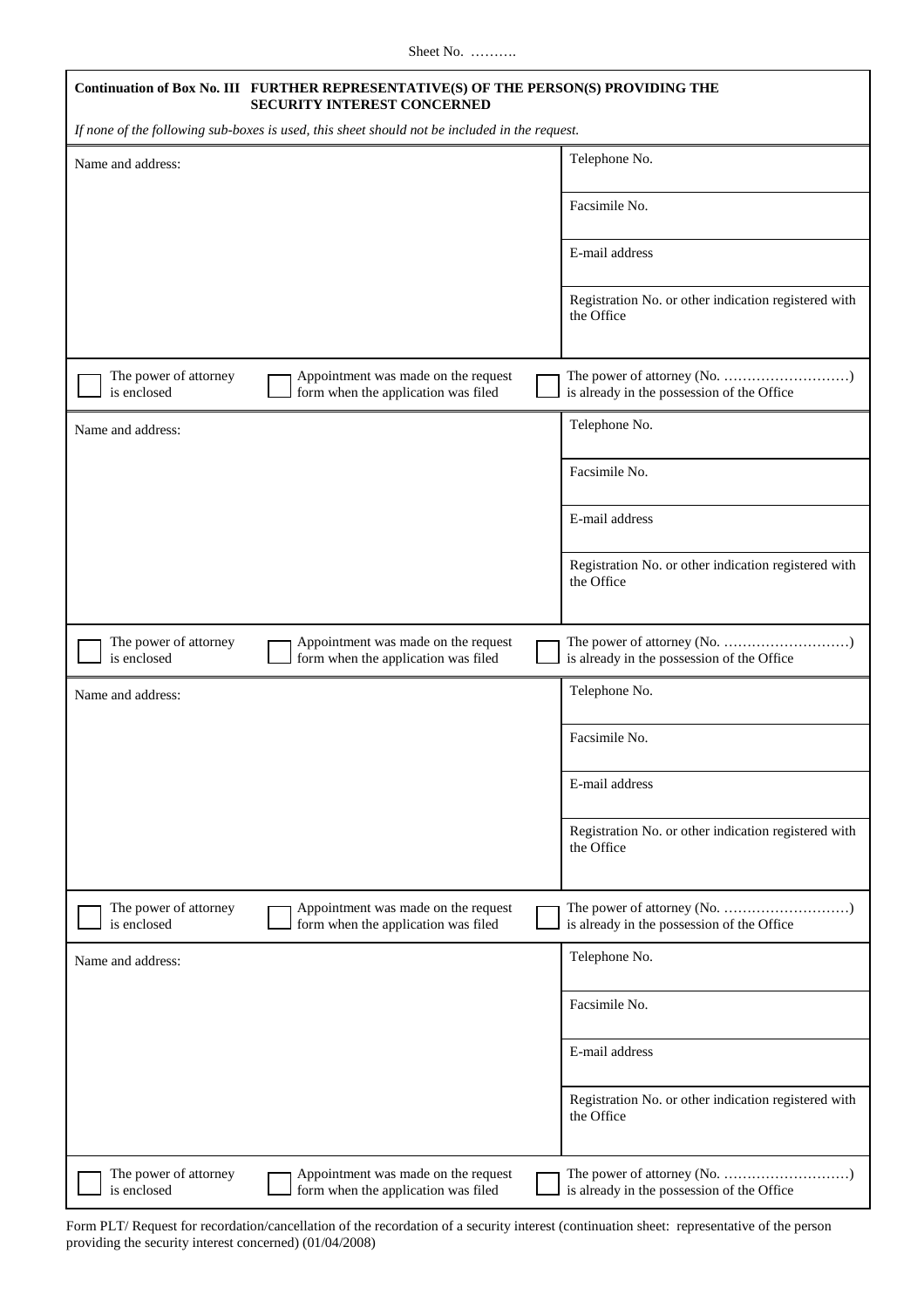| Box No. IV                                                                                                                                                                                             |                                                             | <b>SECURITY INTEREST CONCERNED</b>                                         |                     | ADDRESS FOR CORRESPONDENCE OR LEGAL SERVICE OF THE PERSON(S) PROVIDING THE                                                |
|--------------------------------------------------------------------------------------------------------------------------------------------------------------------------------------------------------|-------------------------------------------------------------|----------------------------------------------------------------------------|---------------------|---------------------------------------------------------------------------------------------------------------------------|
|                                                                                                                                                                                                        |                                                             |                                                                            |                     |                                                                                                                           |
| Box No. V                                                                                                                                                                                              |                                                             | PERSON(S) ACQUIRING THE SECURITY INTEREST CONCERNED                        |                     |                                                                                                                           |
| Telephone No.<br>Name and address: (Family name followed by given name; for a legal entity, full official<br>designation. The address must include postal code and name of country. The country of the |                                                             |                                                                            |                     |                                                                                                                           |
|                                                                                                                                                                                                        | address indicated in this Box is the country of residence.) |                                                                            |                     | Facsimile No.                                                                                                             |
|                                                                                                                                                                                                        |                                                             |                                                                            |                     | E-mail address                                                                                                            |
|                                                                                                                                                                                                        |                                                             |                                                                            |                     | Registration No. or other indication registered<br>with the Office                                                        |
| State of nationality:                                                                                                                                                                                  |                                                             |                                                                            | State of residence: |                                                                                                                           |
|                                                                                                                                                                                                        |                                                             |                                                                            |                     | Further persons acquiring the security interest concerned are indicated on the following sheet: Continuation of Box No. V |
| Box No. VI                                                                                                                                                                                             |                                                             |                                                                            |                     | REPRESENTATIVE OF THE PERSON(S) ACQUIRING THE SECURITY INTEREST CONCERNED                                                 |
| Name and address:                                                                                                                                                                                      |                                                             |                                                                            |                     | Telephone No.                                                                                                             |
|                                                                                                                                                                                                        |                                                             |                                                                            |                     | Facsimile No.                                                                                                             |
|                                                                                                                                                                                                        |                                                             |                                                                            |                     | E-mail address                                                                                                            |
|                                                                                                                                                                                                        |                                                             |                                                                            |                     | Registration No. or other indication registered<br>with the Office                                                        |
| is enclosed                                                                                                                                                                                            | The power of attorney                                       | Appointment was made on the request<br>form when the application was filed |                     | is already in the possession of the Office                                                                                |
|                                                                                                                                                                                                        | Continuation of Box No. VI                                  |                                                                            |                     | Further representatives of the person(s) acquiring the security interest concerned are indicated on the following sheet:  |
| Box No. VII                                                                                                                                                                                            |                                                             | <b>SECURITY INTEREST CONCERNED</b>                                         |                     | ADDRESS FOR CORRESPONDENCE OR LEGAL SERVICE OF THE PERSON(S) ACQUIRING THE                                                |
|                                                                                                                                                                                                        |                                                             |                                                                            |                     |                                                                                                                           |
|                                                                                                                                                                                                        |                                                             |                                                                            |                     |                                                                                                                           |
|                                                                                                                                                                                                        |                                                             |                                                                            |                     |                                                                                                                           |
|                                                                                                                                                                                                        |                                                             |                                                                            |                     |                                                                                                                           |

Form PLT/Request for recordation/cancellation of the recordation of a security interest (second sheet) (01/04/2008)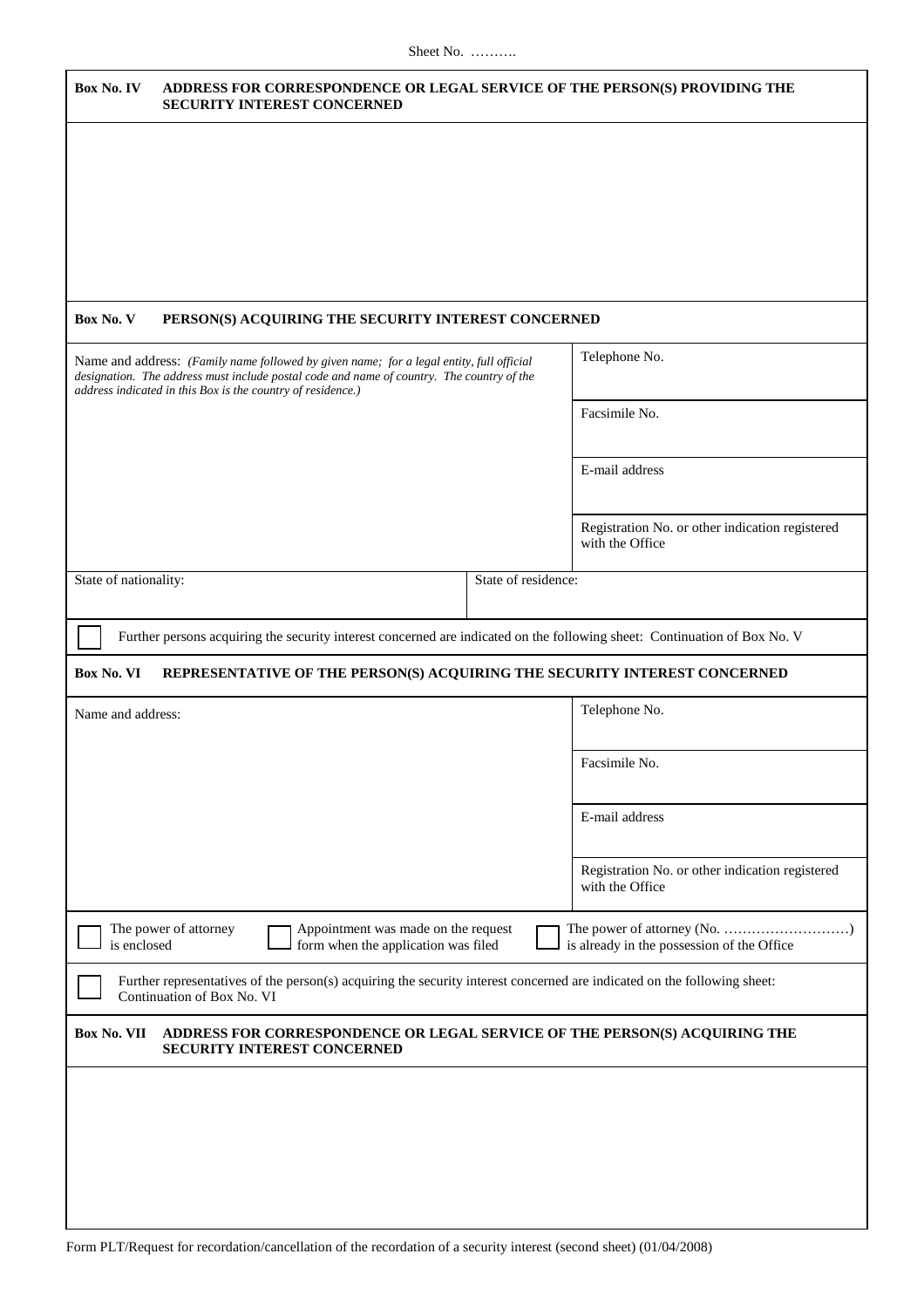| Continuation of Box No. V FURTHER PERSON(S) ACQUIRING THE SECURITY INTEREST CONCERNED<br>If none of the following sub-boxes is used, this sheet should not be included in the request. |                     |                                                                    |  |
|----------------------------------------------------------------------------------------------------------------------------------------------------------------------------------------|---------------------|--------------------------------------------------------------------|--|
| Name and address:                                                                                                                                                                      |                     | Telephone No.                                                      |  |
|                                                                                                                                                                                        |                     | Facsimile No.                                                      |  |
|                                                                                                                                                                                        |                     | E-mail address                                                     |  |
|                                                                                                                                                                                        |                     | Registration No. or other indication registered<br>with the Office |  |
| State of nationality:                                                                                                                                                                  | State of residence: |                                                                    |  |
| Name and address:                                                                                                                                                                      |                     | Telephone No.                                                      |  |
|                                                                                                                                                                                        |                     | Facsimile No.                                                      |  |
|                                                                                                                                                                                        |                     | E-mail address                                                     |  |
|                                                                                                                                                                                        |                     | Registration No. or other indication registered<br>with the Office |  |
| State of nationality:                                                                                                                                                                  | State of residence: |                                                                    |  |
| Name and address:                                                                                                                                                                      |                     | Telephone No.                                                      |  |
|                                                                                                                                                                                        |                     | Facsimile No.                                                      |  |
|                                                                                                                                                                                        |                     | E-mail address                                                     |  |
|                                                                                                                                                                                        |                     | Registration No. or other indication registered<br>with the Office |  |
| State of nationality:                                                                                                                                                                  | State of residence: |                                                                    |  |
| Name and address:                                                                                                                                                                      |                     | Telephone No.                                                      |  |
|                                                                                                                                                                                        |                     | Facsimile No.                                                      |  |
|                                                                                                                                                                                        |                     | E-mail address                                                     |  |
|                                                                                                                                                                                        |                     | Registration No. or other indication registered<br>with the Office |  |
| State of nationality:                                                                                                                                                                  | State of residence: |                                                                    |  |

Form PLT/ Request for recordation/cancellation of the recordation of a security interest (continuation sheet: person acquiring the security interest concerned) (01/04/2008)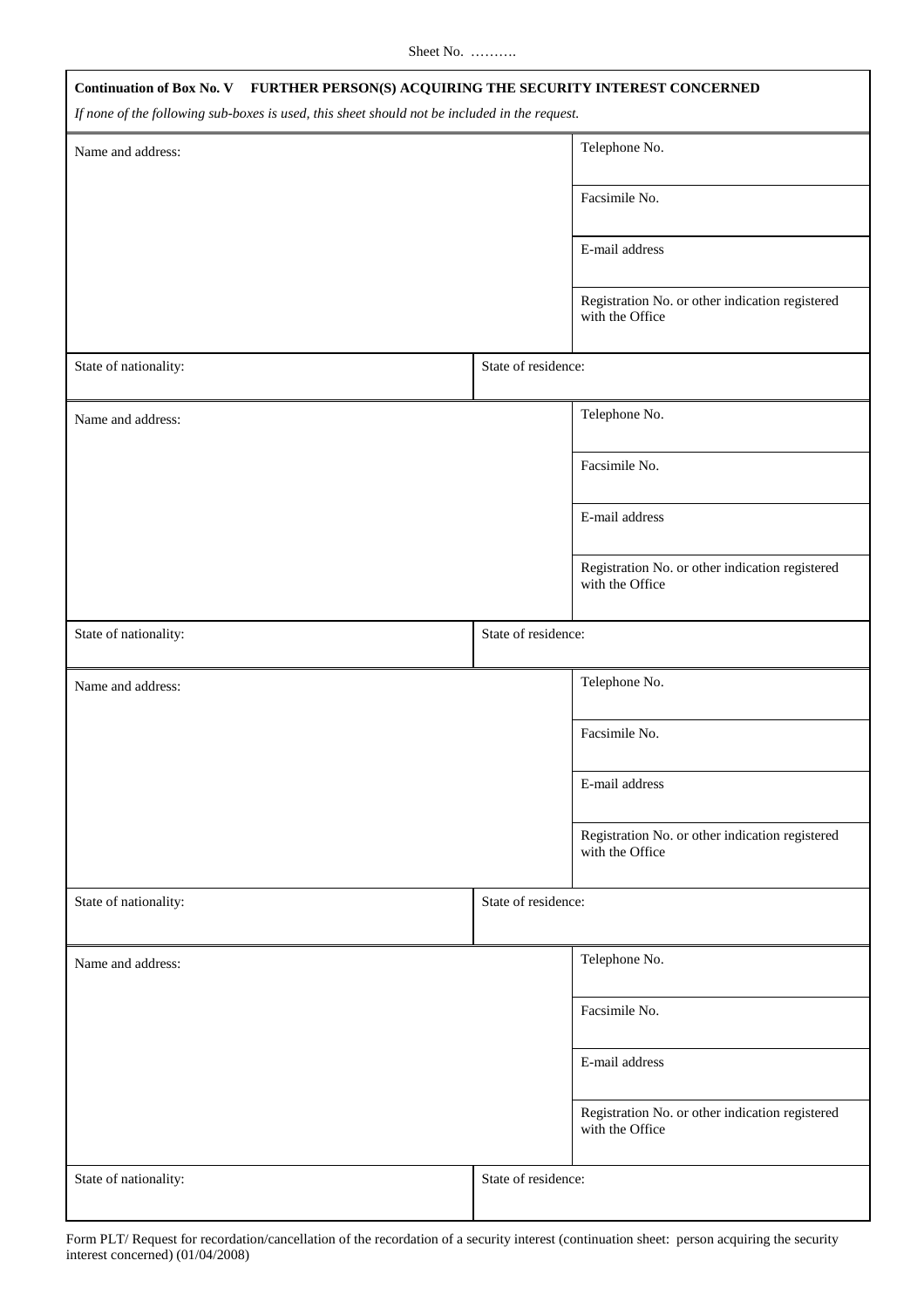| Continuation of Box No. VI FURTHER REPRESENTATIVE(S) OF THE PERSON(S) ACQUIRING THE<br>SECURITY INTEREST CONCERNED |                                                                    |  |
|--------------------------------------------------------------------------------------------------------------------|--------------------------------------------------------------------|--|
| If none of the following sub-boxes is used, this sheet should not be included in the request.                      |                                                                    |  |
| Name and address:                                                                                                  | Telephone No.                                                      |  |
|                                                                                                                    | Facsimile No.                                                      |  |
|                                                                                                                    | E-mail address                                                     |  |
|                                                                                                                    | Registration No. or other indication registered<br>with the Office |  |
| The power of attorney<br>Appointment was made on the request<br>is enclosed<br>form when the application was filed | is already in the possession of the Office                         |  |
| Name and address:                                                                                                  | Telephone No.                                                      |  |
|                                                                                                                    | Facsimile No.                                                      |  |
|                                                                                                                    | E-mail address                                                     |  |
|                                                                                                                    | Registration No. or other indication registered<br>with the Office |  |
| Appointment was made on the request<br>The power of attorney<br>is enclosed<br>form when the application was filed | is already in the possession of the Office                         |  |
| Name and address:                                                                                                  | Telephone No.                                                      |  |
|                                                                                                                    | Facsimile No.                                                      |  |
|                                                                                                                    | E-mail address                                                     |  |
|                                                                                                                    | Registration No. or other indication registered<br>with the Office |  |
| The power of attorney<br>Appointment was made on the request<br>is enclosed<br>form when the application was filed | is already in the possession of the Office                         |  |
| Name and address:                                                                                                  | Telephone No.                                                      |  |
|                                                                                                                    | Facsimile No.                                                      |  |
|                                                                                                                    | E-mail address                                                     |  |
|                                                                                                                    | Registration No. or other indication registered<br>with the Office |  |
| Appointment was made on the request<br>The power of attorney<br>is enclosed<br>form when the application was filed | is already in the possession of the Office                         |  |

Form PLT/ Request for recordation/cancellation of the recordation of a security interest (continuation sheet: representative of the person acquiring the security interest concerned) (01/04/2008)

H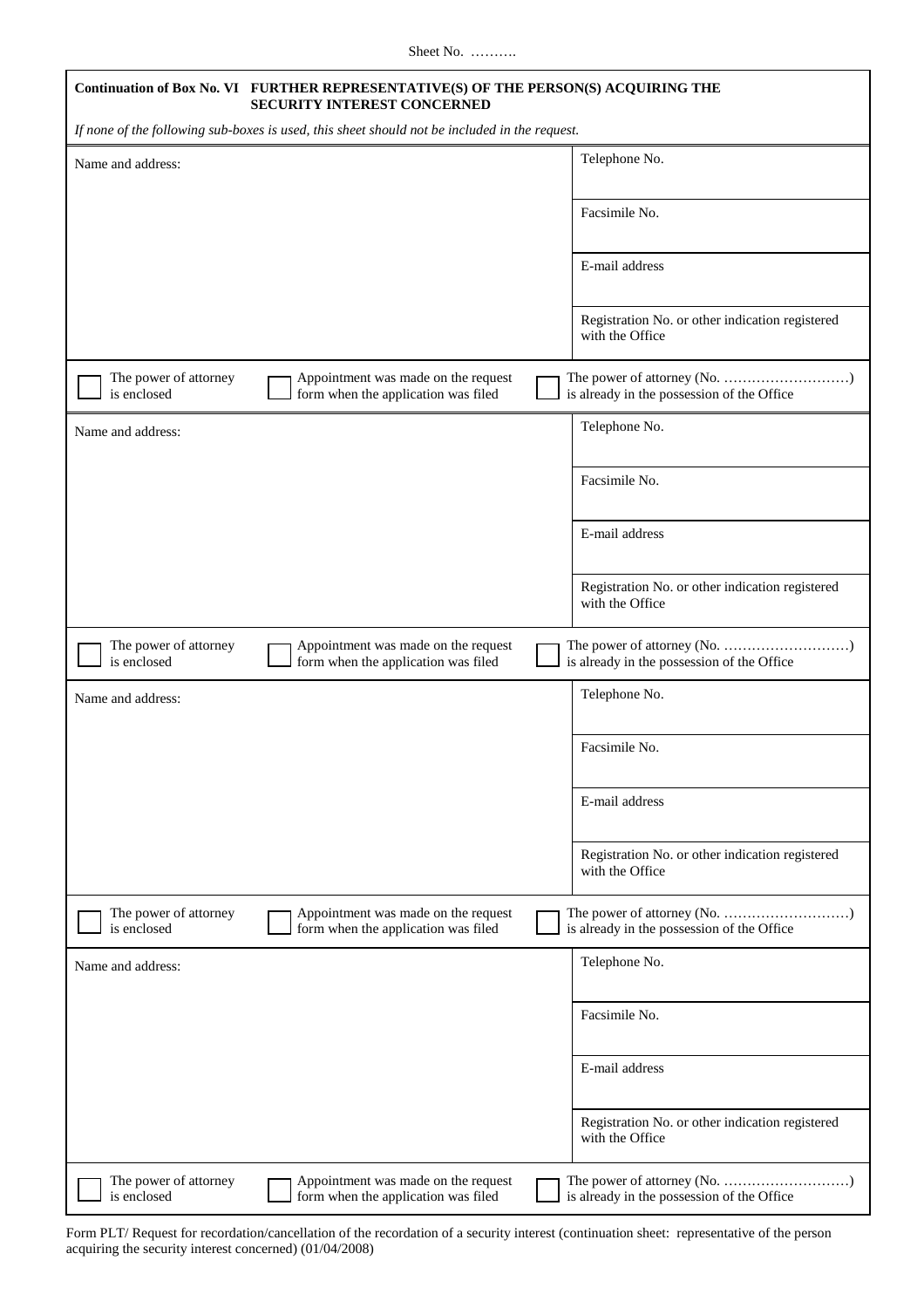|            | Box No. VIII INFORMATION ON THE SECURITY INTEREST AGREEMENT CONCERNED                                                                                                                                  |  |
|------------|--------------------------------------------------------------------------------------------------------------------------------------------------------------------------------------------------------|--|
| A.         | If the present request is a request for recordation of the security interest, fill in items (Aa) to (Ac) below:                                                                                        |  |
|            |                                                                                                                                                                                                        |  |
|            |                                                                                                                                                                                                        |  |
|            | (Ac) Information relating to the registration of the security interest (where registration is compulsory under the applicable law):                                                                    |  |
|            |                                                                                                                                                                                                        |  |
|            |                                                                                                                                                                                                        |  |
| В.         | If the present request is a request for cancellation of the recordation of the security interest, fill in items (Ba) to (Bc) below:                                                                    |  |
| (Ba)       |                                                                                                                                                                                                        |  |
|            |                                                                                                                                                                                                        |  |
|            | (Bc) Information relating to the registration of the security interest (where registration is compulsory under the applicable law):                                                                    |  |
|            |                                                                                                                                                                                                        |  |
|            |                                                                                                                                                                                                        |  |
| Box No. IX | DOCUMENTATION OF THE BASIS OF THE $\Box$ SECURITY INTEREST AGREEMENT<br><b>TERMINATION OF THE SECURITY INTEREST AGREEMENT</b>                                                                          |  |
| (a)        | The security interest agreement/termination of the security interest agreement is a freely concluded agreement among the parties.                                                                      |  |
|            | One of the following documents is enclosed:                                                                                                                                                            |  |
|            | $\Box$ a copy of the agreement                                                                                                                                                                         |  |
|            | a copy, certified as being in conformity with the original, of the agreement                                                                                                                           |  |
|            | an extract of the agreement consisting of those portions that show the rights and their extent                                                                                                         |  |
|            | an extract, certified as being a true extract, of the agreement consisting of those portions that show the rights and their extent                                                                     |  |
| (b)        | The security interest agreement/termination of the security interest agreement is not a freely concluded agreement among the<br>parties (for example, an operation of law or a court decision)         |  |
|            | A copy, or a copy certified as being in conformity with the original, of a document evidencing the security interest<br>agreement/termination of the security interest agreement is enclosed (specify) |  |
|            |                                                                                                                                                                                                        |  |
|            |                                                                                                                                                                                                        |  |
| Box No. X  | <b>INFORMATION RELATING TO GOVERNMENT INTEREST</b>                                                                                                                                                     |  |
|            |                                                                                                                                                                                                        |  |
|            |                                                                                                                                                                                                        |  |
|            |                                                                                                                                                                                                        |  |
|            |                                                                                                                                                                                                        |  |
|            |                                                                                                                                                                                                        |  |
|            |                                                                                                                                                                                                        |  |
|            |                                                                                                                                                                                                        |  |
|            |                                                                                                                                                                                                        |  |